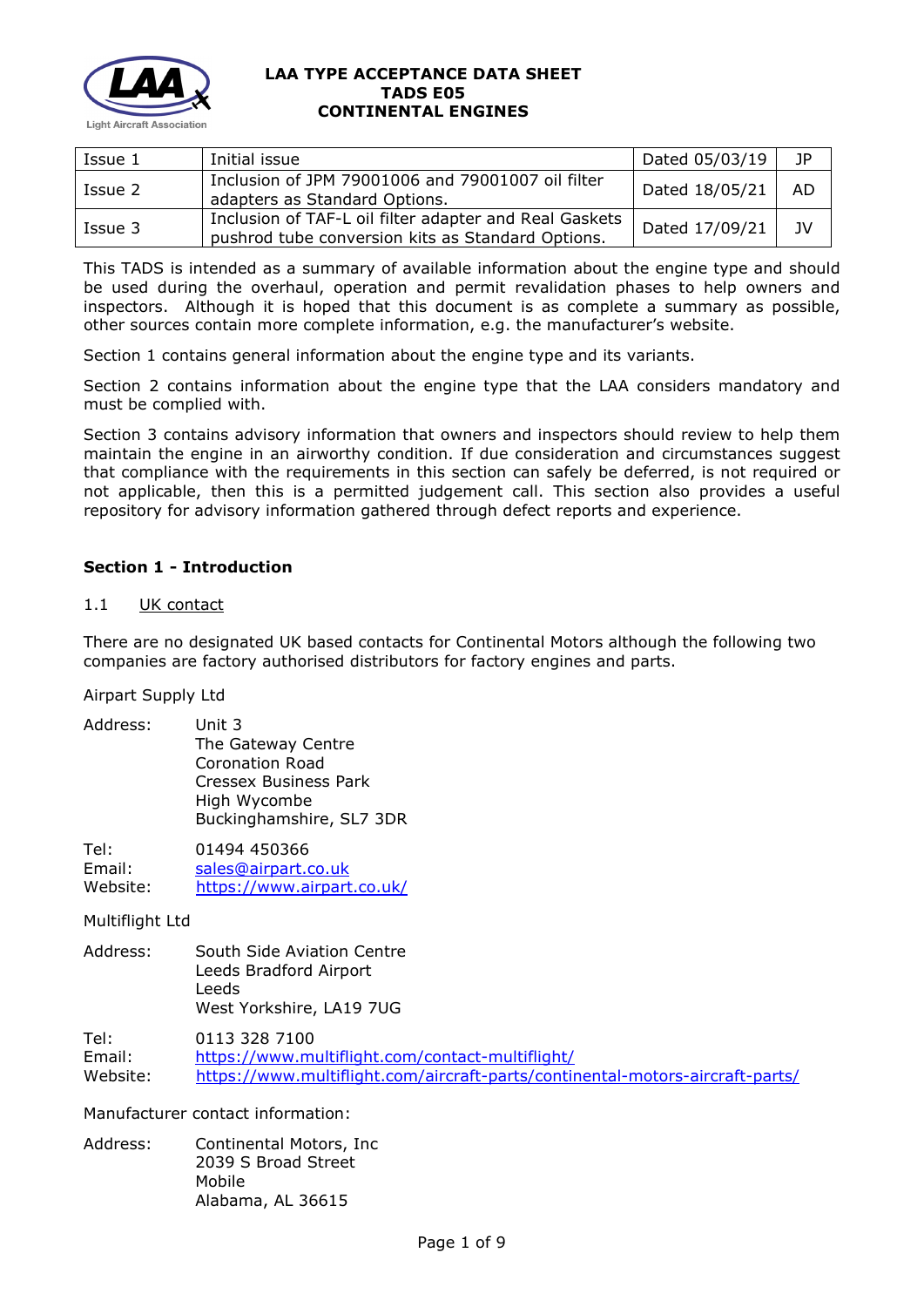

USA

Tel: 001 251 436 8292 Website: <http://continentalmotors.aero/>

## 1.2 Description

As with other aircraft engine manufacturers, Continental was originally an engine builder for the automotive world and branched into developing aircraft engines in the very early days of aviation.

The company has been based in Alabama since the 1960s and has gone through various iterations of its name over the years, including Continental Motors Company, Continental Aircraft Engine Company and Teledyne Continental Motors. In 2011 TCM was sold to Aviation Industry Corporation of China (AVIC) – a Chinese state-owned company and was renamed Continental Motors, Inc.

Rolls-Royce produced various Continental engines under licence, including the 100 hp O-200 and 145 hp O-300 models. Continental supplied their engines to the Americas, American Pacific area and Japan, giving Rolls-Royce the marketing rights to the rest of the world. Rolls-Royce also developed their own model, the 130 hp O-240 engine from an initial design by Continental. Rolls-Royce transferred ownership of the Type Certificate to Teledyne Continental Motors in 1983.

More recently, Continental Motors has included some diesel engines in their line-up. Some have been developed in-house, whilst others are as a result of the parent company buying out Thielert Aircraft Engines GmbH in 2013.

# *Engine Model Designation*

Originally, the engine model code denoted the power output of the engine in horsepower but the current basic Continental Motors engine models are identified primarily by their displacement in cubic inches as follows:

| <b>Model Series</b> | Power (HP) | No of Cylinders | Remarks                         |
|---------------------|------------|-----------------|---------------------------------|
| $A-40$              | 40         | 4               |                                 |
| $A-50$              | 50         | $\overline{4}$  |                                 |
| $A-65$              | 65         | $\overline{4}$  |                                 |
| $A-75$              | 75         | 4               |                                 |
| $C-75$              | 75         | $\overline{4}$  |                                 |
| $A-80$              | 80         | 4               |                                 |
| $C-85$              | 85         | 4               |                                 |
| $C-90$              | 90         | $\overline{4}$  |                                 |
| Tiara O-270         | 180        | 4               |                                 |
| $C-115$             | 115        | 6               |                                 |
| $C-125$             | 125        | 6               |                                 |
| $C-140$             | 125        | 6               | Higher rpm version of the C-125 |
| $C-145$             | 145        | 6               |                                 |
| $C-175$             | 175        | 6               | Geared version of the C-145     |
| E165                | 165        | 6               |                                 |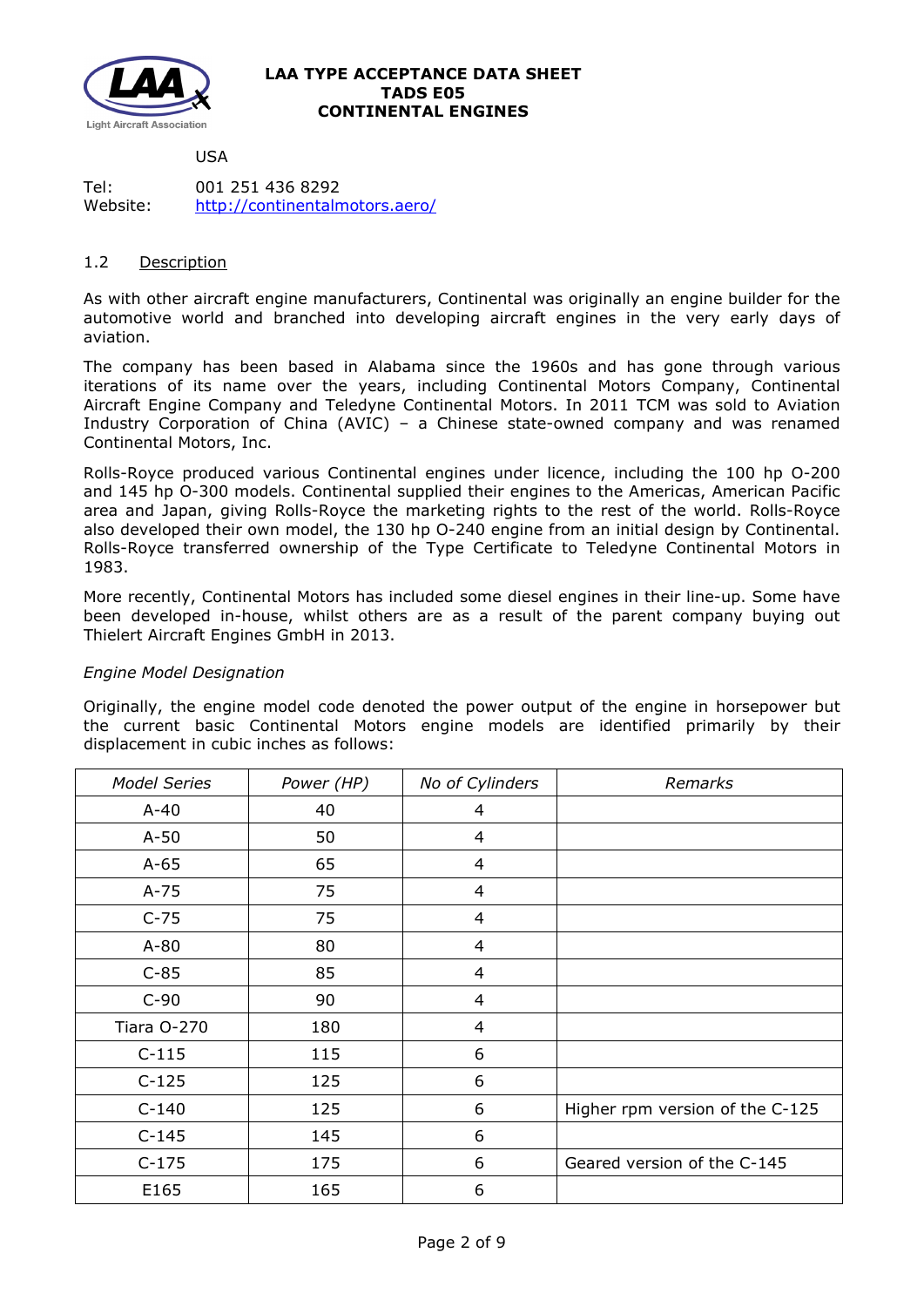

| E185        | 185     | 6 |                              |
|-------------|---------|---|------------------------------|
| $O - 200$   | 100     | 4 |                              |
| E225        | 225     | 6 |                              |
| $O - 240$   | 130     | 4 | Rolls-Royce developed engine |
| IO-240      | 125     | 4 | Continental developed engine |
| $O-300$     | 145     | 6 | Modernised C-145             |
| GO-300      | 175     | 6 | Geared version of the O-300  |
| IO-346      | 165     | 4 |                              |
| IO-360      | 210     | 6 |                              |
| Tiara O-405 | 285-320 | 6 |                              |
| $O - 470$   | 230     | 6 |                              |
| $O - 520$   | 320     | 6 |                              |
| $O - 526$   | 270-310 | 6 |                              |
| Tiara O-540 | 380-450 | 8 |                              |
| IO-550      | 280-360 | 6 |                              |

Continental has used various codes throughout their engine variant to denote a specific variant. The current model designator code such as the TSIO-360-B1B can be broken down into three sections:

| 1. Prefix:       | <b>TSIO</b>      |
|------------------|------------------|
| 2. Displacement: | 360              |
| 3. Suffix:       | B <sub>1</sub> B |

The engine code prefix identifies some of an engine's major configuration details:

| Prefix    | Description                                                                             |
|-----------|-----------------------------------------------------------------------------------------|
| G         | Geared                                                                                  |
| <b>TS</b> | Turbo supercharged                                                                      |
|           | Fuel injected                                                                           |
| $\circ$   | Horizontally opposed                                                                    |
|           | L at the beginning of the prefix: Left-turning (counter clockwise viewed from the rear) |
|           | L at the end of the prefix: liquid cooled                                               |
| F         | FADEC equipped (Full Authority Digital Electronic Control)                              |
| D         | Diesel                                                                                  |

The engine code suffix identifies further details of the engine's configuration and subsequent changes to a particular engine model.

| Suffix       | Description                                        |
|--------------|----------------------------------------------------|
| First digit  | Engine model. Note: some models may be multi-digit |
| Second digit | Specification number (ie accessory configuration)  |
| Third digit  | Shipping designation (type of packaging)           |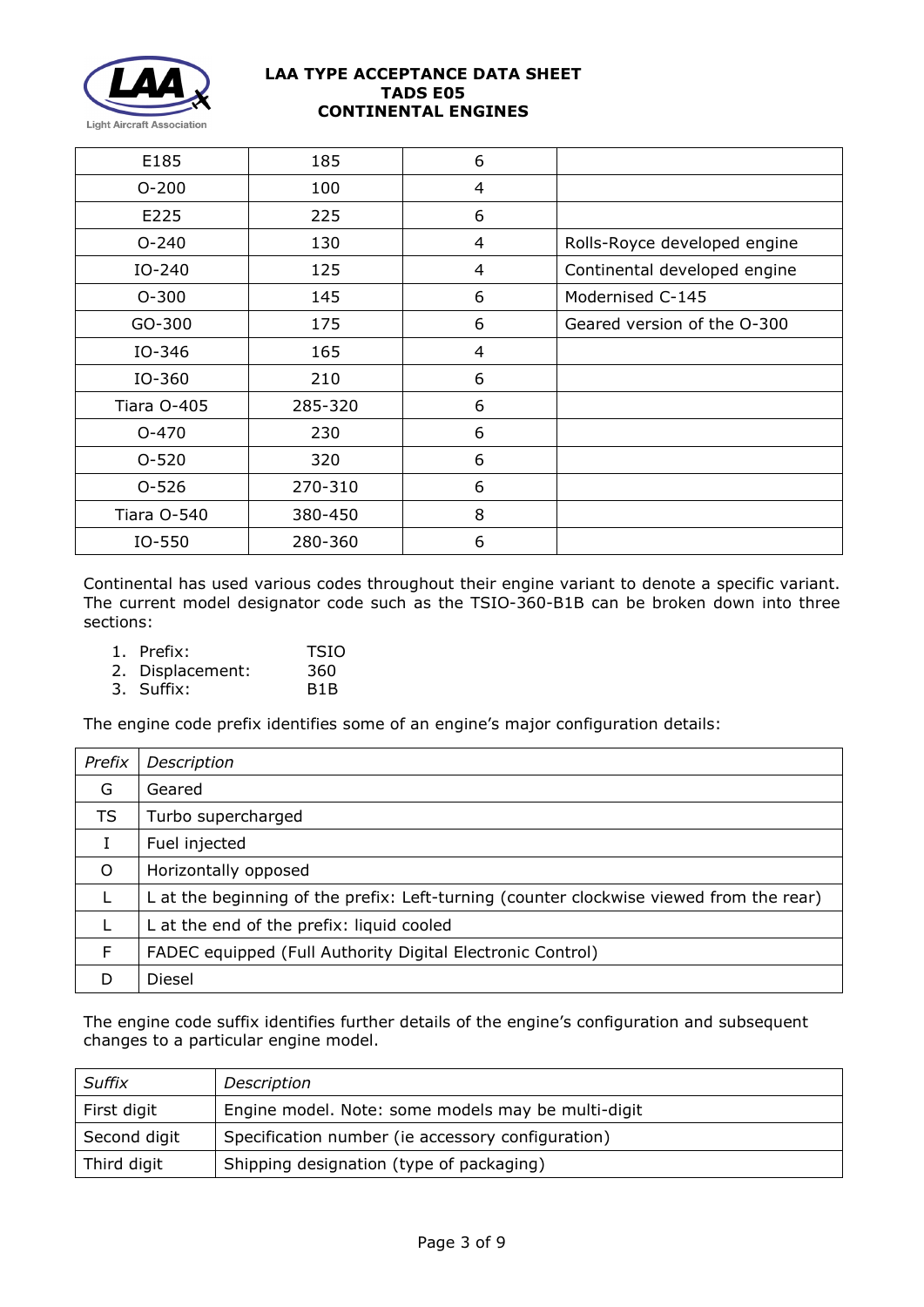

### **Section 2 Mandatory information for owners, operators and inspectors**

At all times, responsibility for the maintenance and airworthiness of an aircraft rests with the owner. A condition stated on a Permit to Fly requires that: *"the aircraft shall be maintained in an airworthy condition".* 

### 2.1 Lifed Items

LAA Technical Leaflet [TL 2.23 Engine Overhaul Life and Operating 'On Condition'](http://www.lightaircraftassociation.co.uk/engineering/TechnicalLeaflets/Operating%20An%20Aircraft/TL%202%2023%20Engine%20overhaul%20life%20and%20operating%20on-condition.pdf) provides a large amount of information on dealing with engine life for LAA administered aircraft.

Continental Motors publishes the recommended Time Before Overhaul (TBO) limits for their engines in Chapter 6-3 of the [M-0 Standard Practice Maintenance Manual.](http://www.lightaircraftassociation.co.uk/engineering/TADs/E05/M-0%20Continental%20Standard%20Practice%20Change%203%20010117.pdf)

Note: Continental Motors moved many of their continuing airworthiness data (Service Bulletins, Service Letters, Service Instructions etc) into the M-0 Standard Practices Maintenance Manual in 2016. Current editions of this manual are only available by purchasing through Aircraft [Technical Publications](https://www.atp.com/) (ATP). Links in this TADS to the M-0 manual are to an earlier, nonrevised edition. Revisions to M-0 are listed in the [Maintenance Manuals](http://www.continentalmotors.aero/support/maintenance-manuals.aspx) part of the Support section of the Continental website and it may be possible to source the revisions online from third parties, with the normal caveats for internet sourced material.

#### 2.2 Operator's manual

Operator's manuals are available for purchase from Continental Motors via [Aircraft Technical](https://www.atp.com/)  [Publications.](https://www.atp.com/) Continental Motors produce a [Current Publication Listing](https://www.continentalmotors.aero/uploadedFiles/Content/Support/CMITechPubIndex.pdf) which provides part numbers for the various manuals.

A 1944 edition of the A50, A65, A75 and A80 [Operation, Maintenance, Overhaul](http://www.avialogs.com/index.php/engines/usa/continental/a-50/maintenance-and-overhaul-manual-continental-models-a50-a65-a75-and-a80-aircraft-engines.html) Instructions [and Parts List](http://www.avialogs.com/index.php/engines/usa/continental/a-50/maintenance-and-overhaul-manual-continental-models-a50-a65-a75-and-a80-aircraft-engines.html) is available for reading online at [Avialogs.](http://www.avialogs.com/)

Note: Manuals may also be sourced online from third parties with the normal caveats for internet sourced material. LAA Engineering has examples of various manuals for reference purposes.

#### 2.3 Maintenance Schedule

Regular maintenance is the key to stress free flying. Continental engines are generally fitted to LAA administered aircraft that are maintained either in accordance with the CAA Light Aircraft Maintenance Schedule (LAMS) [CAP411](http://www.caa.co.uk/CAP411) or the LAA Generic Maintenance Schedule, further details of which can be found in LAA Technical Leaflet [TL 2.19.](http://www.lightaircraftassociation.co.uk/engineering/TechnicalLeaflets/Operating%20An%20Aircraft/TL%202.19%20The%20LAA%20Generic%20Maintenance%20Schedule.pdf) These maintenance schedules were originally written around the maintenance requirements of traditional aircraft engines, such as Lycoming and Continental. Some aircraft have mandated maintenance requirements and/or schedules which are stated on the aircraft's Operating Limitations document and must be followed.

Where there is no mandatory schedule specified, the generic schedule should be customised to include any specific maintenance activities described in the relevant Continental Engine Installation & Operations Manual or Maintenance Manual, in addition to the mandatory maintenance actions specified by Airworthiness Directives.

Continental Motors provide a listing of [Maintenance Manuals](http://www.continentalmotors.aero/support/maintenance-manuals.aspx) in the Support section of their website. Maintenance manuals are available for purchase from Continental Motors via Aircraft [Technical Publications.](https://www.atp.com/)

The following manuals may be of some use. Please note these are for reference purposes only as they are not amended copies: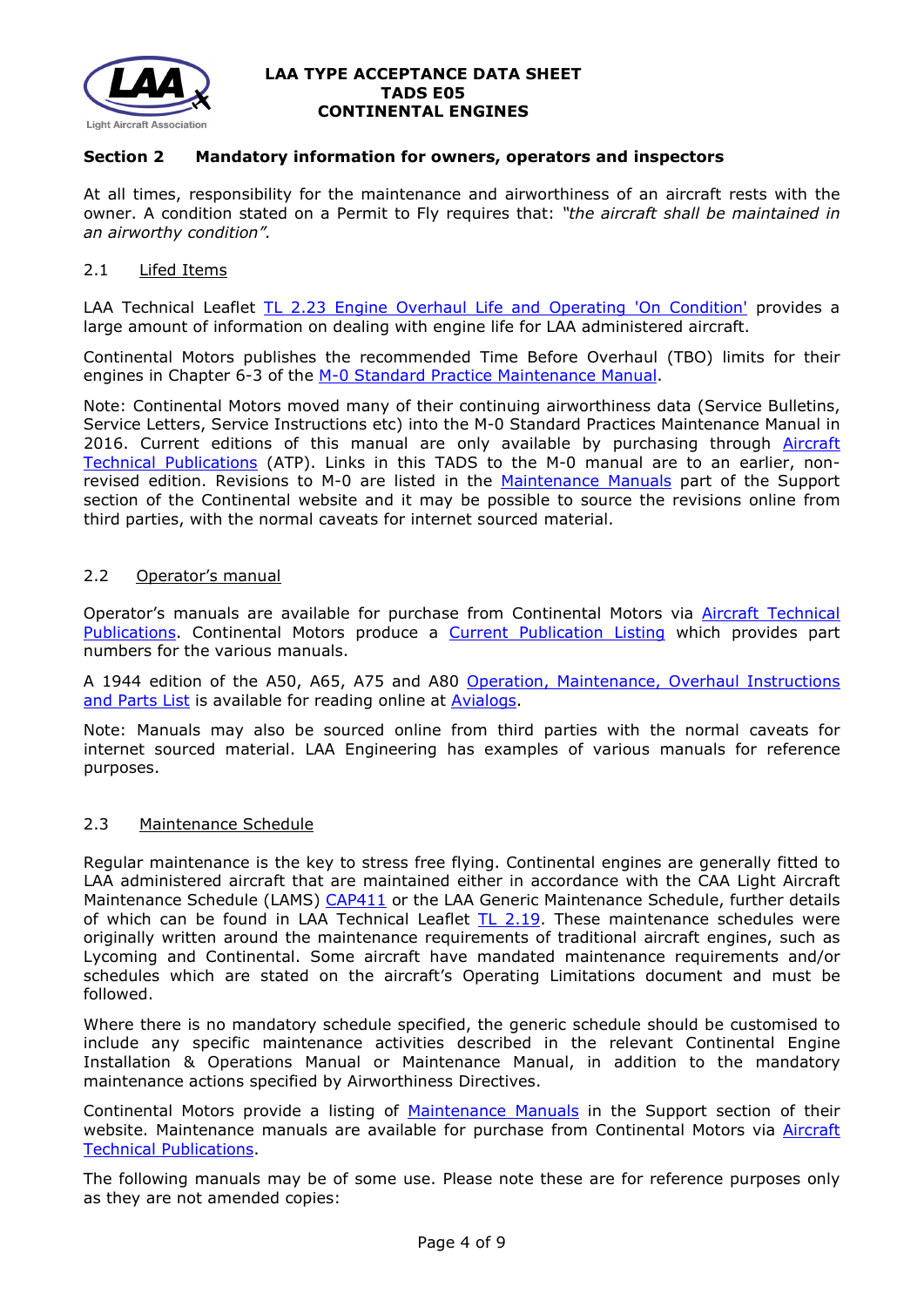

- 1. [Operation, Maintenance, Overhaul Instructions and Parts List](http://www.avialogs.com/index.php/engines/usa/continental/a-50/maintenance-and-overhaul-manual-continental-models-a50-a65-a75-and-a80-aircraft-engines.html)
- 2. [Continental O-200, C75, C85, C90 Overhaul Manual X-30010 \(1984\)](http://www.lightaircraftassociation.co.uk/engineering/TADs/E05/Continental_0200-C75-C85-C90_Overhaul_Manual_v1984%20(1).pdf)
- 3. [Rolls Royce O-240 Overhaul Manual X30092 \(1979\)](http://www.lightaircraftassociation.co.uk/engineering/TADs/E05/RR%20O-240%20Overhaul%20Manual%20X30092-1979.pdf)

More information on maintenance schedules can be found in the [Aircraft Maintenance](http://www.lightaircraftassociation.co.uk/engineering/Maintenance/Aircraft_Maintenance.html) section of the LAA website.

## 2.4 Airworthiness Directives

Airworthiness Directives (ADs) should be complied with on LAA administered aircraft. The primary source for Airworthiness Directives concerning Continental engines, being manufactured in the USA, is the FAA.

Due to the large number of different Continental models found in LAA administered aircraft, the ADs are not individually listed in this TADS. Current FAA Airworthiness Directives for individual Continental engine models can be found on the [FAA Airworthiness Directives](http://rgl.faa.gov/Regulatory_and_Guidance_Library/rgAD.nsf/Frameset?OpenPage) website.

For the Continental engines produced by Rolls Royce, some relevant ADs are listed in CAA Publication [CAP747](http://www.caa.co.uk/CAP747) but may also have ADs listed on the [FAA Airworthiness Directives](http://rgl.faa.gov/Regulatory_and_Guidance_Library/rgAD.nsf/Frameset?OpenPage) website as Continental took over as the Type Certificate Holder in 1983.

In most cases ADs identify the engine or range of engines to which they apply by reference to the basic model designation, prefix and suffix codes and usually and are often also serial number specific. Therefore, an AD appearing against an engine model type may or may not apply to a particular example of that model. The full text of the AD must be consulted in order to determine whether the engine is included or excluded by reason of prefix, suffix or serial number. It would take enormous amounts of space in SPARS to produce ADs in full. ADs may well refer to a Continental Motors Service Bulletin or another form of continuing airworthiness data. See Section 3.2 of this TADS for further information regarding SBs etc. If in doubt, please contact LAA Engineering for assistance.

Note: the ADs may be listed under a number of names depending on the Type Certificate Holder's name at the time the engine was manufactured or who may have taken over the Type Certificate at some later date.

Specific Continental Motors engine ADs may therefore be listed under one of the following Type Certificate Holders' names:

- 1. Continental Motors
- 2. Continental Motors, Inc
- 3. Continental
- 4. Teledyne Continental Motors

Various third-party accessories are fitted to Continental engines in the form of carburettors, fuel injection systems, magnetos and starter motors etc and whilst most applicable Airworthiness Directives will be listed under the engine model on the FAA AD listings, it would be prudent to check under the accessory manufacturer's name as well.

# 2.5 Mandatory Permit Directives (CAP 661)

| MPD 1995-01 | Compliance with ADs | Continued compliance with all ADs and other<br>mandatory requirements applicable when an<br>aircraft was on a C of A. |
|-------------|---------------------|-----------------------------------------------------------------------------------------------------------------------|
|-------------|---------------------|-----------------------------------------------------------------------------------------------------------------------|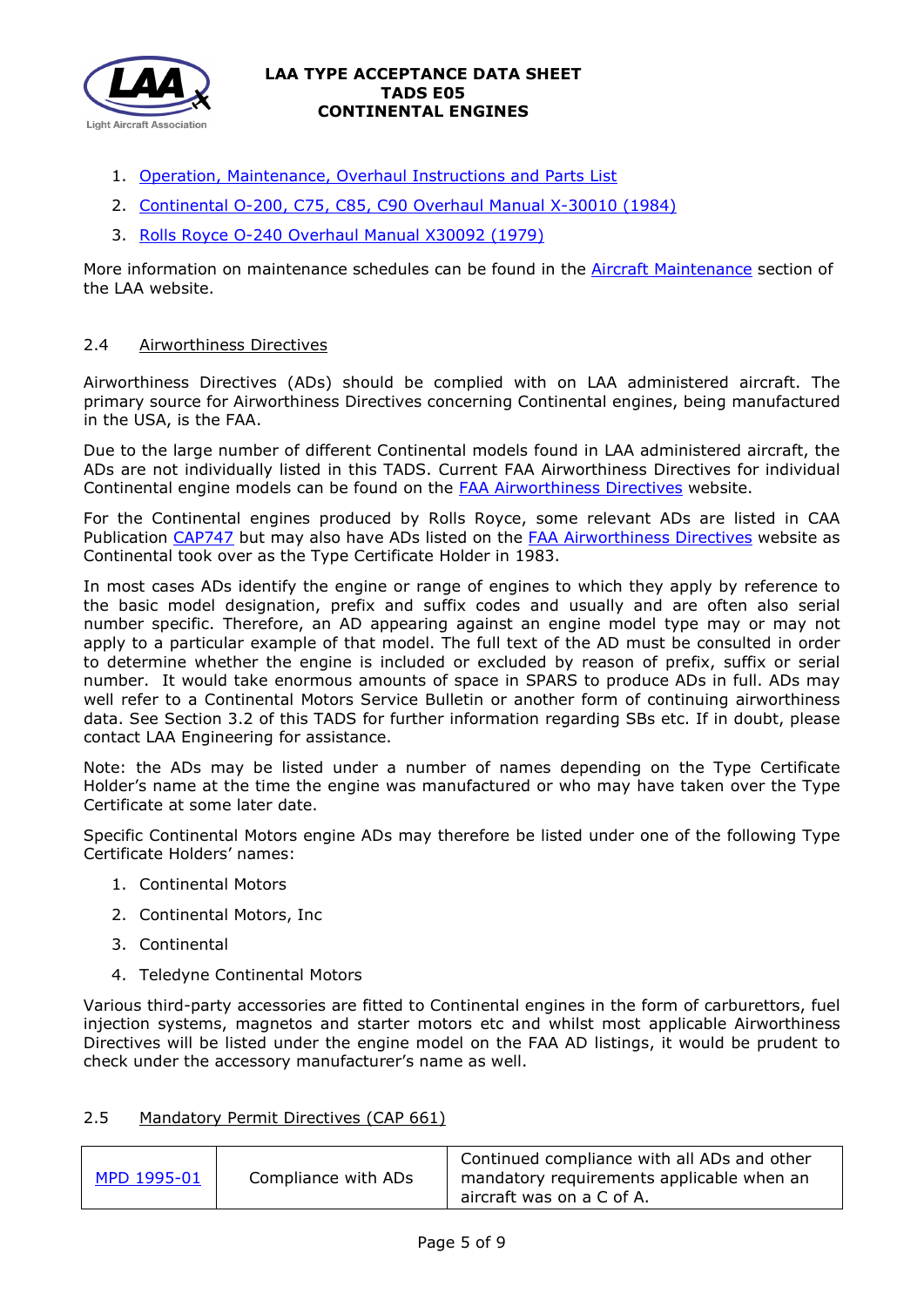

Also check the LAA website for MPDs that are non-type specific [\(TL2.22\)](http://www.lightaircraftassociation.co.uk/engineering/TechnicalLeaflets/Operating%20An%20Aircraft/TL%202.22%20non-type%20specific%20MPDs.pdf).

## 2.6 CAA Mandatory Requirements For Airworthiness CAP 747 and Civil Aircraft Airworthiness Information and Procedures (CAAIP) CAP 562

CAA publications [CAP747](http://www.caa.co.uk/CAP747) and [CAP562](http://www.caa.co.uk/CAP562) contain information that may be relevant to LAA administered aircraft and should be checked for applicability.

In particular, for older engines operating beyond the manufacturer's recommended life, Generic Requirement No 24: 'Light Aircraft Piston Engine Overhaul Periods' should be read alongside LAA Technical Leaflet [TL 2.23: Engine Overhaul Life and Operating 'On Condition'.](http://www.lightaircraftassociation.co.uk/engineering/TechnicalLeaflets/Operating%20An%20Aircraft/TL%202%2023%20Engine%20overhaul%20life%20and%20operating%20on-condition.pdf) Generic Requirements can be found in CAP747: Section 2 'Mandatory Information'.

# 2.7 LAA Required Modifications (including LAA issued AILs, SBs, etc)

None currently issued.

### 2.8 Additional engine operating limitations to be placarded or shown by instrument markings

Notes:

- Refer to the engine manufacturer's latest documentation for the definitive parameter values and recommended instruments.
- Where an instrument is not fitted, the limit need not be displayed.
- Data stated on the aircraft's Operating Limitations document must be displayed by means of cockpit placards or instrument markings.

Where the engine manufacturer's operating data shows an operating limitation then a means to monitor that parameter must be installed, except when otherwise agreed with LAA Engineering. It may be acceptable to install temporary instrumentation for the flight test programme.

A more restricted operating limitation may be imposed through an aircraft's Operating Limitations or Certificate of Clearance which will take precedence over any other limitation, e.g. if a particular propeller is not approved for an engine's maximum RPM.

# **Section 3 Advice to owners, operators and inspectors**

# 3.1 General

Continental Motors [M-0 Standard Practice Maintenance Manual](http://www.lightaircraftassociation.co.uk/engineering/TADs/E05/M-0%20Continental%20Standard%20Practice%20Change%203%20010117.pdf) includes a lot of useful information regarding the maintenance and operation of Continental engines.

For information on parts, there is free access to the [Illustrated Parts Catalogs](http://continentalmotors.aero/support/illustrated-parts-catalog.aspx) in the Support section of the Continental Motors website. This is an 'online' service (i.e. not available for download) and is specific to particular engine variants.

Note: Manuals may also be sourced online from third parties with the normal caveats for internet sourced material. LAA Engineering to have examples of various manuals for reference purposes.

### 3.2 Manufacturer's/Standard Options

The following options may be installed without reference to LAA Engineering (except for aircraft that previously held a Certificate of Airworthiness or aircraft with more than 2 seats, in which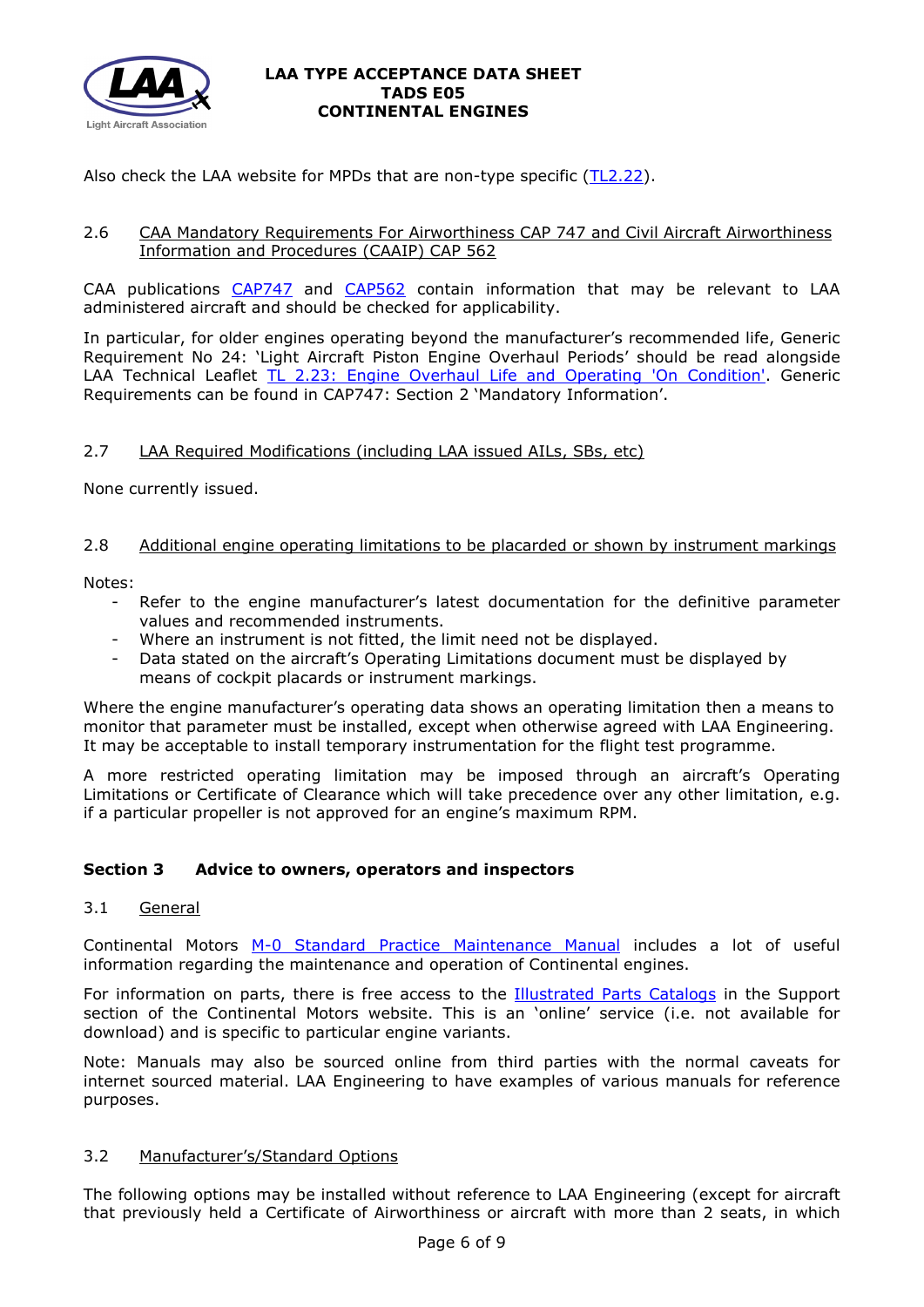

cases an email request should be made to LAA Engineering in the first instance), subject to an LAA inspector checking the installation against the relevant installation instructions and is compatible with the airframe/engine installation. The inspector must sign a PMR statement in the engine and/or airframe logbook prior to flight with the option fitted.

- 1. JPM Aviation Part no. 79001003: Spin-on oil filter adapter (straight) with Champion CH48108 or C138 or Blue Print ADT32109 oil filter, fitted to Continental C75, C85, C90, O-200/PC60 and O-240 (model types -12, -14 and -16) engines (reference LAA Mod 13917)
- 2. JPM Aviation Part no. 79001002: Spin-on oil filter adapter with body oriented at 90° for clearance with close firewalls, with oil temperature probe installed in end of spool and with Blue Print ADT32109 oil filter, fitted to Continental A65, A75, C75-8, C85-8 and C90-8 engines (reference LAA MOD 14602)
- 3. JPM Aviation Part no. 79001006: Spin-on oil filter adapter similar to 79001002 but with body oriented at 60° for clearance with engine mounting frame and with Blue Print ADT32109 oil filter, fitted to Continental A65, C75-8, C85-8 and C90-8 engines (reference LAA MOD 14961)
- 4. JPM Aviation Part no. 79001007: Spin-on oil filter adapter similar to 79001002 with body oriented at 90° but body lengthened to accommodate oil temperature probe and with Blue Print ADT32109 oil filter, fitted to Continental A65, A75, C75-8, C85-8 and C90-8 engines (reference LAA MOD 15541).
- 5. F&M Enterprises T.A.F.-L Spin-on oil filter adapter per FAA STC SE7559SW with either Champion CH48108 or Tempest AA48108-2 oil filter as permitted by FAA PMA No. PQ1206CE Supplement No. 90. fitted to Continental C75-12 Series, C85-12 Series, C90 Series and O-200 Series engines.
- 6. Real Gaskets pushrods conversion kit (pushrod seal kit) per FAA-PMA RG200PR for Continental A-65, A-75, C-75/85/90/125/145, 0-200, 0-300 and GO-300 series engines.

# 3.3 Manufacturer's Information (including Service Bulletins, Service Letters, etc)

Continental Motors provide access to some of their technical information and continuing airworthiness in the [Maintenance Manuals](http://www.continentalmotors.aero/support/maintenance-manuals.aspx) part of the Support section of their website.

Some Service Bulletins have been incorporated into the [M-0 Standard Practice Maintenance](http://www.lightaircraftassociation.co.uk/engineering/TADs/E05/M-0%20Continental%20Standard%20Practice%20Change%203%20010117.pdf)  [Manual](http://www.lightaircraftassociation.co.uk/engineering/TADs/E05/M-0%20Continental%20Standard%20Practice%20Change%203%20010117.pdf) but others are available in the [Service Bulletin](http://www.continentalmotors.aero/support/service-bulletins.aspx) area of the Support section of their website.

Another potential source of useful information is the Type Certificate Data Sheet. For Continental engines, the TCDS for a particular engine can be found on the **FAA TCDS** website. As with the Airworthiness Directives, the TCDS may be listed under one of the various company names of the Type Certificate Holder, not necessarily the obvious one.

Note: Rolls-Royce transferred ownership of the Type Certificate to Teledyne Continental Motors in 1983.

In the absence of any over-riding LAA classification, inspections and modifications published in the manufacturer's continuing airworthiness data should be satisfied according to the recommendations therein. It is the owner's responsibility to be aware of and supply such information to their Inspector.

### 3.4 Special Inspection Points

### 1. Differences between A65 & A75 engines

Engines are identical in general construction with differences in power rating of the engine, maximum RPM, compression ratio, piston rings, exhaust valves, piston pin diameter and connecting rods. Parts are generally not interchangeable with C series.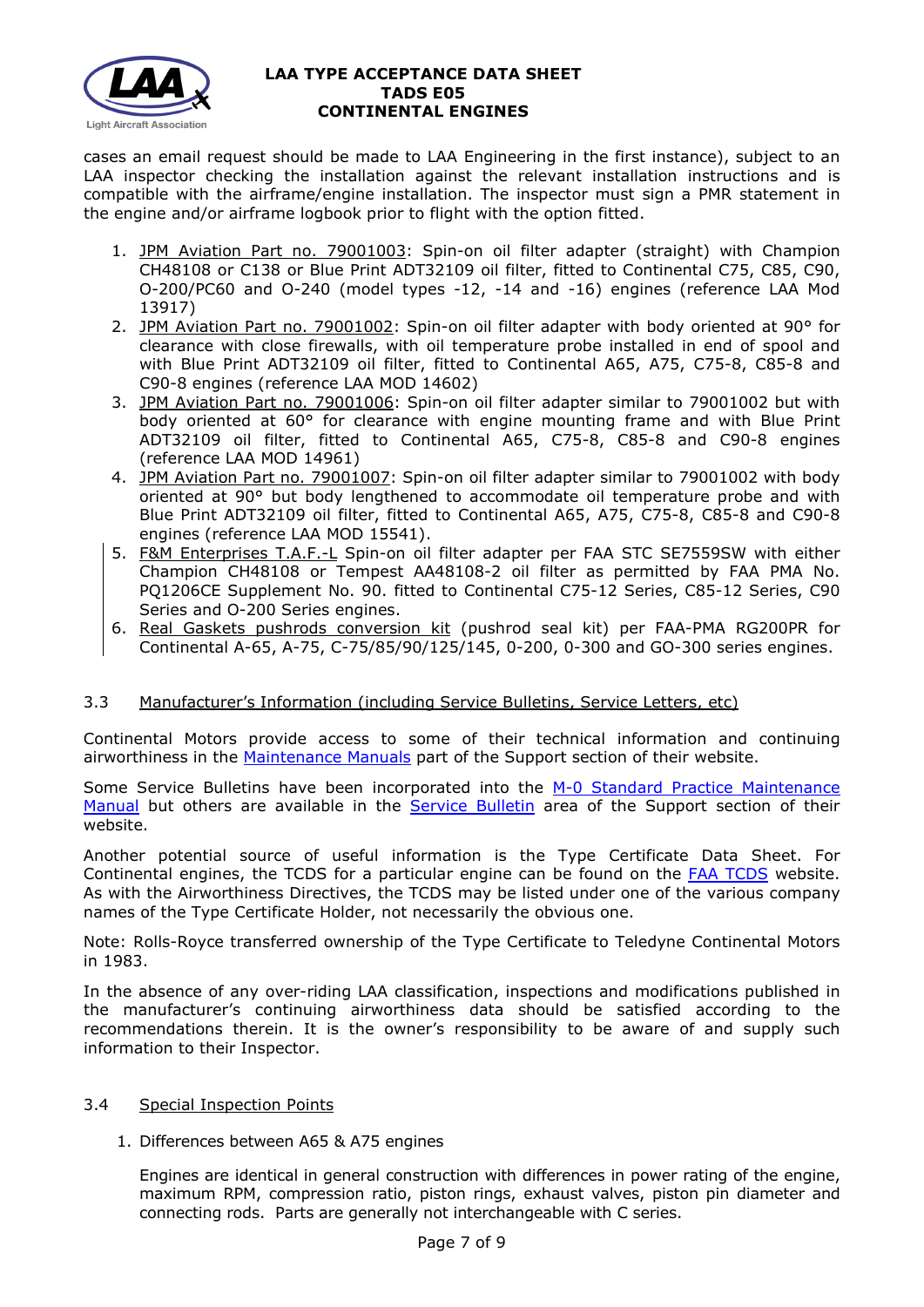

2. Continental Ground Power Unit Conversions

There are a small number of Continental PC60 GPU that have been converted to aircraft engines status in LAA aircraft. The nearest similar aircraft engine is the Continental C-90 and although strictly speaking ADs do not apply to the PC60, it is recommended that C-90 ADs be complied with where appropriate.

All GPU conversions are to be considered 'experimental' and examples will vary greatly. Further information on GPU engine conversion is available from the LAA Engineering HQ.

3. Modified and Unidentified Engines

A small number of LAA aircraft, more often amateur built types, have engines installed which have in some way been modified and/or for which the correct and full model designation is unclear. Owners and Inspectors will need to establish the basic model type and proceed to use their best judgement to determine which Airworthiness Directives should apply.

4. Crankshaft Corrosion

CAA AD 006-07-94 used to apply to all Continental engines and required repetitive internal inspection of crankshafts for corrosion. However, in 1996 the CAA revised the AD and cancelled its applicability in respect of Continental engines. Therefore, there is now no mandatory requirement to internally inspect crankshafts on Continental engines except, as was previously the case, at engine overhaul. It might nevertheless prove worthwhile to remove the core plug and clean out build-ups of sludge from time to time, re-protecting afterwards with 3M776 when appropriate (as was recommended by Yorkshire Light Aircraft – now Multiflight). LAA Engineering suggests that the advice of a suitable engine overhauler be sought in the event of corrosion being discovered in the future.

5. A65 crankshaft Corrosion

The following report was submitted by the owner of an LAA Piper J3 Cub to LAA Engineering in 2002. The report is included here for the educational benefit of all LAA owners and inspectors.

An oil leak that started about nine months earlier as a fine mist on the windshield, has been traced to a cracked crankshaft. It started as spots of dirty oil, which after about 5 to 10 minutes turned into a clean oily mist which was sprayed onto the windshield by the propeller. This only started to emerge at 1900 rpm and above and other than the oil leak there were no symptoms to anything more serious. First diagnosis was a worn front oil seal but after three new seals and many months of checking for all other possible leaks, it was still getting progressively worse. On the final flight, the dirty oil did not really turn to clear, so I returned to the airfield.

On selecting carb heat and 1500 rpm whilst overhead the airfield, moderate to severe vibration was felt. Power was then eased back until the vibration ceased at 2000 rpm. The landing was made closing the throttle completely on short finals and there was a lumpy type of vibration when taxiing at low rpm. On shutdown, lateral movement was apparent in the crankshaft but when the engine was left to cool, there was no discernible movement.

The engine was removed, dismantled and the crankshaft magnaflux tested. This revealed a spiral crack which seemed to have started from the keyway and migrated aft to the oil splash ring and forward to just short of the boss retaining nut.